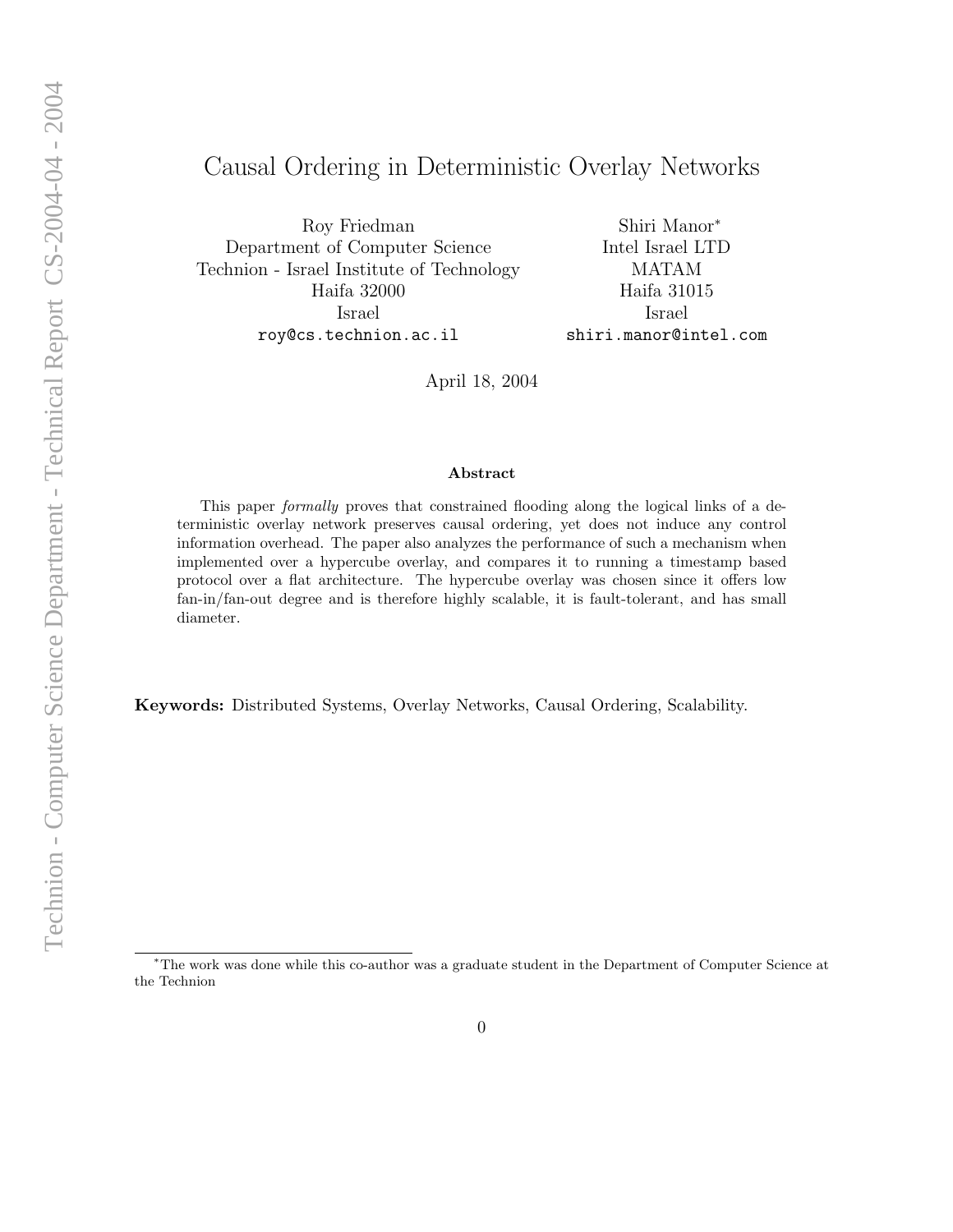# 1 Introduction

Causal ordering ensures that messages are delivered in an order that matches the cause and effect relation, also known as the happens before relation, between their corresponding send events. This abstraction is useful for many applications. For example, in an internet mailing list or chat application, whenever a posting  $B$  is sent in response for another posting  $A$ , it is desirable that all users view A before B. Similarly, several works have shown how to achieve data-base consistency based on causal ordering, and that it is possible to obtain consistent snapshots of a system in which all messages are delivered in causal ordering without any additional costs [4, 13, 34, 36].

Causal ordering is also one of the strongest ordering requirements that can be guaranteed in a fully asynchronous distributed system prone to failures. In contrast, for example, total ordering cannot be obtained in such environments due to the FLP impossibility result [18]. However, direct implementations of causal ordering require piggybacking  $O(n)$  control information and introduce delivery latencies when messages are received from the network in the wrong order. These overheads are reasonable for small systems, but become prohibitively expensive in large scale environments.

At the same time, application level *overlay networks* are becoming common practice in large scale dissemination applications. Specifically, with overlay networks, a logical topology is superimposed on the machines that participate in the system, and data is disseminated along the logical arcs of the overlay topology. Of course, the match between the logical topology of the overlay network and the physical underlying network can impact the performance of the system. However, one of the key features for scalability is limiting the fan-in and fan-out degrees of all nodes in the overlay network. (Note that the overlay topology is between end hosts and not IP routers.)

A fair amount of work has been published on various overlay topologies, some of which are deterministic, e.g., [6, 7, 19, 21, 27, 29, 32, 38, 42], and some of which are random, e.g., [10, 28, 41]. In this paper we formally prove that constrained flooding along the logical arcs of a deterministic overlay network preserve causal ordering at no additional cost.

We then concentrate on a hypercube topology. Hypercubes are attractive since they present good tradeoffs between the various system parameters. Namely, assuming  $n$  nodes in the system, the degree of each node is  $O(n)$ , the diameter is  $O(n)$ , and the number of node disjoint paths between each pair of nodes is also  $O(n)$ . The multiple node disjoint paths property implies fault tolerance. The small diameter results in short dissemination latencies. Finally, the small degree is important for the scalability of the approach. While hypercubes are defined only when the number of nodes is a power of two, we have shown in earlier work a construction for incomplete hypercubes that maintain all their nice properties [19, 30]. In this work, we conduct simulations of using a hypercube overlay and compare it to a direct implementation of causal ordering on a flat architecture. The results indicate that for small messages, the overlay based scheme is much more efficient despite its message redundancy. Short messages are common in applications like stock quotes, chat rooms, and many control applications.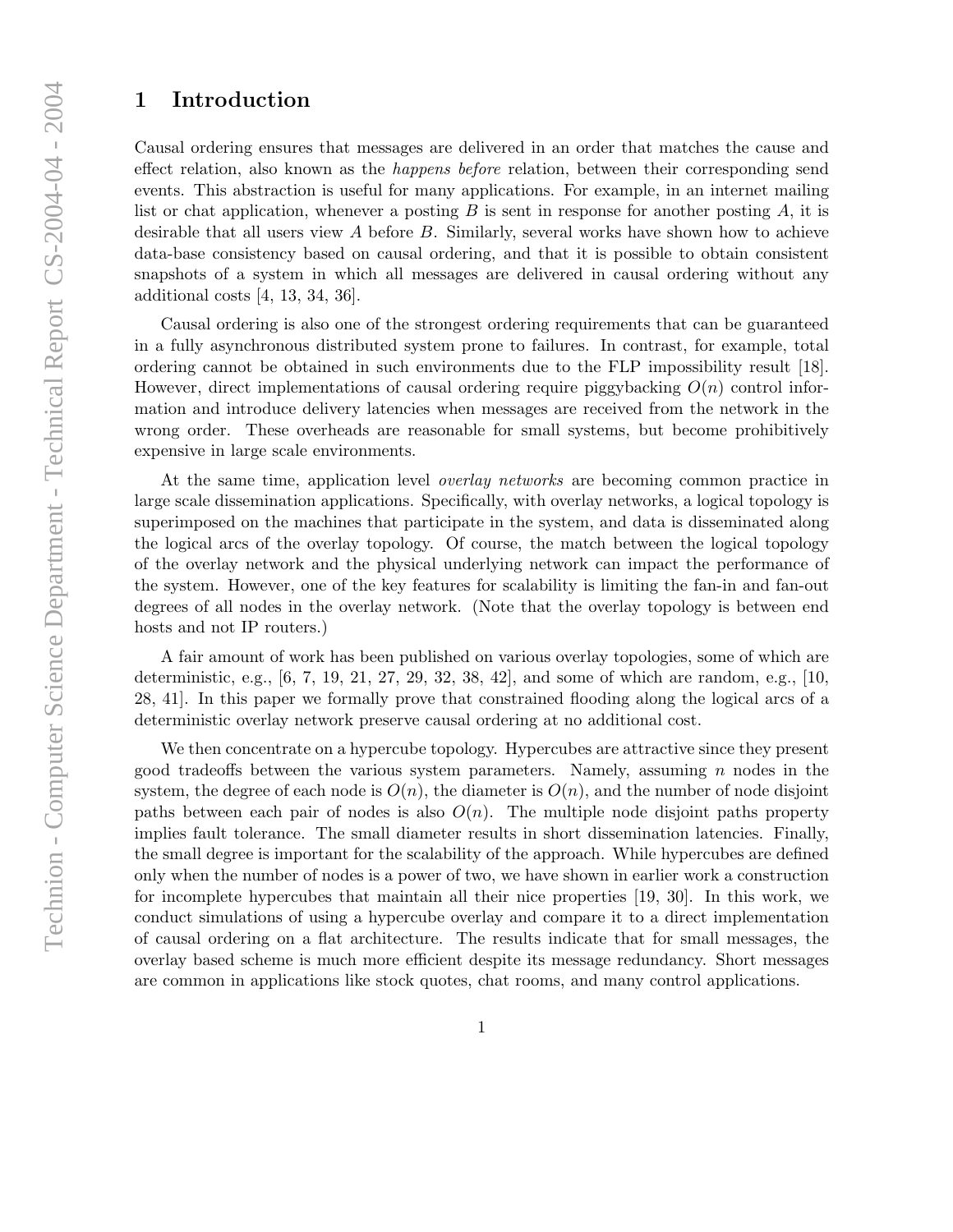We would like to emphasize that we do not claim to invent constrained flooding. Rather, our contribution is formally proving that it preserves causal ordering without additional control information, and analyzing its performance with respect to one appealing topology.

# 2 Definitions and Model

We assume a distributed system consisting of  $n$  processes connected by an interconnection network and communication by exchanging messages over the network. We do not make any assumption about the network latency, or the synchrony of processes. Each node includes an application module that runs the user's code, a networking module that is responsible for interacting with the network, and a *delivery mechanism* that is placed between them. The goal of the delivery mechanism is to extend the network guarantees and provide stronger semantics for the application module. For the sake of simplicity, in this work we assume that the network delivers messages reliably in FIFO order, and the goal of the delivery mechanism is to ensure causal delivery, as defined below. Clearly, it is possible to assume weaker network guarantees, and a structured delivery mechanism whose lower layers ensure reliable FIFO ordering, and the top layer providing causal ordering, as done in modern group communication toolkits like Horus [40], Ensemble [22], and JavaGroups [1].

We adopt the typical approach to modeling processes as deterministic automata. Processes may incur message receive events, and in response, perform some computation and generate zero or more send events. The send events create messages that the network has to deliver to the corresponding recipients. In this work we assume that each message is sent as a broadcast to all nodes in the system. We define a history of a process to be the sequence of events it incurs and generates, and an execution to be a collection of histories, one for each process, in which for every message receive event there is also a corresponding message send event. We also use the following notation thoughout this work:  $send_{p_i}(m)$  denotes the send event in which the application module of process  $p_i$  issues a message m to be sent by the delivery mechanism;  $delp_i(m)$  denotes the delivery event in which the delivery mechanism passes message m to the application module;  $net\_send_{p_i}(m)$  is the send event in which the delivery mechanism passes m to the network;  $recv_{p_i}(m)$  is the receive event in which the delivery mechanism of  $p_i$  obtains m from the network.

#### Definition 2.1 (happens before relation): An event  $a \rightarrow b$  iff

- 1. a and b are two events of the same process and a occurs before b.
- 2.  $a$  is a message-send  $\mathit{event send}_{p_i}(m)$  and  $b$  is the corresponding message-deliver  $\mathit{event}$  $del_{p_j}(m),$  for some process  $p_j.$
- 3. There exists an event c such that  $a \rightarrow c$  and  $c \rightarrow b$ .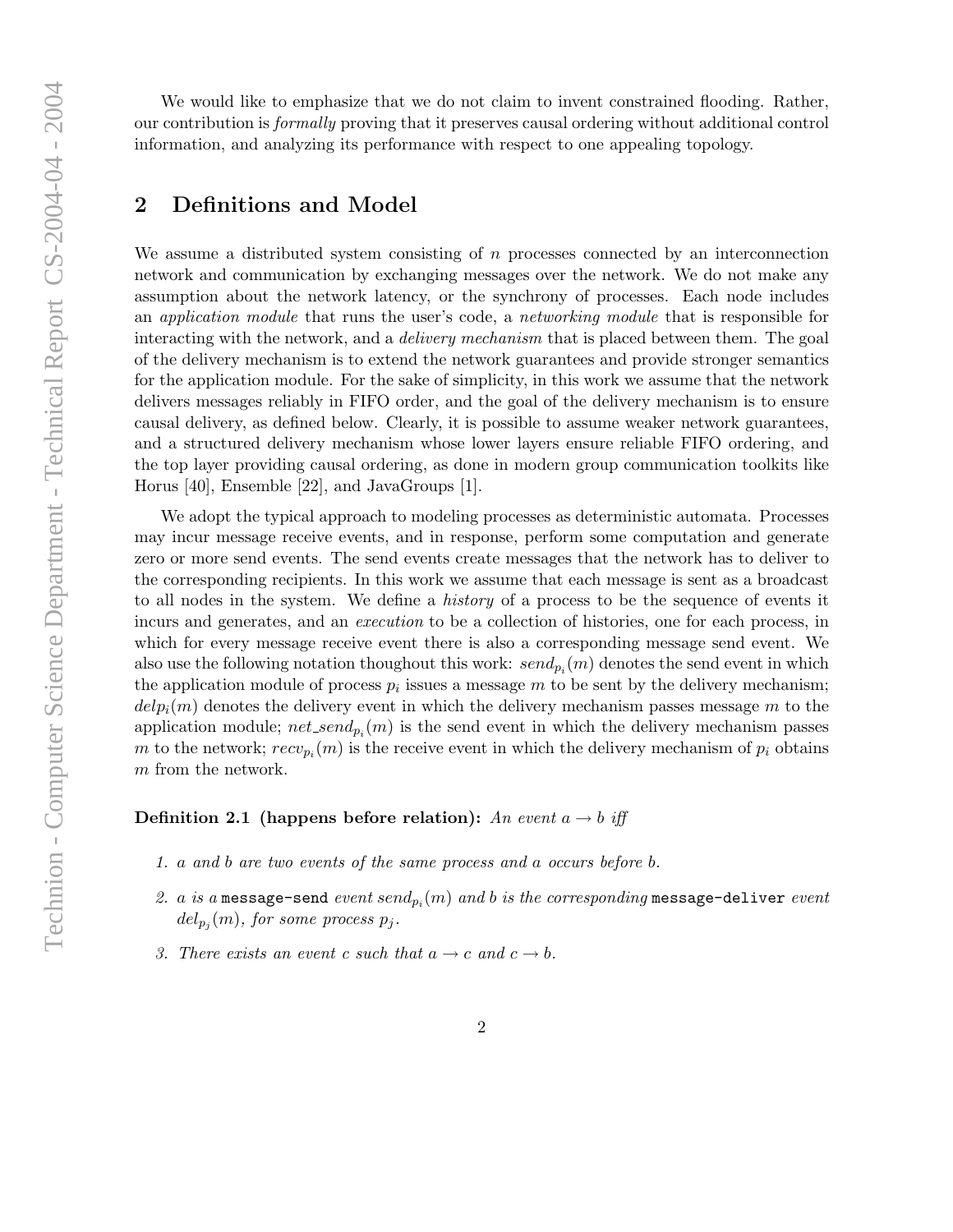We assume that the *happens-before* relation does not contain cycles (it is a partial order), which means that message delays are grater than zero, event response time is grater than zero, and time cannot move backwards. Causal ordering states that the order in which messages are delivered to the application is consistent with the happens before relation of the corresponding sending events. More formally: **Definition 2.2** An execution of a distributed system  $\sigma$  respects causal order if for any two messages  $m_1$  and  $m_2$  sent by  $p_i$  and  $p_j$  such that  $send_{p_i}(m_1) \rightarrow send_{p_j}(m_2)$ , for every node  $q$  $del_q(m_1) \rightarrow del_q(m_2).$ 

A delivery mechanism implements causal ordering if every execution generated by it obeys Definition 2.2.

# 3 Causal Ordering Protocols

#### 3.1 Timestamp Protocol

The protocol we describe here, nicknamed Timestamp, was originally introduced in [11] and later improved in [12]. Each node i maintains a vector of integers  $T_i$  with one entry per node.  $T_i[j]$  indicates the sequence number of the last message i delivered from node j. Each message  $m_i$  is timestamped with vector  $T_i$ . When node i receives a message m with vector  $T$ , it compares vector  $T$  to its own vector  $T_i$ . If one or more messages that are causally prior to m have not arrived yet, then m is inserted into a *delivery buffer* until the missing messages arrive. The pseudo code is given in Figure 1.

#### 3.2 Symmetric Message Broadcast in an Overlay

This protocol, nicknamed Overlay, is simply constrained flooding across the logical arcs of the overlay topology. In other words, the idea is to broadcast each message along the overlay edges. Node i that wishes to send message  $m$  to all nodes in the system, sends the message only to its overlay neighbors. The first time node j receives message  $m$ , j sends  $m$  to all its overlay neighbors excluding the node from which it received m. Afterwards,  $j$  delivers m to the application.

The special way messages are being sent eliminates the need to send extra control information, while automatically gaining causal ordering between messages. This solution is regular, simple and saves complicated calculations time. Also, messages can always be delivered immediately to the application as soon as they are received from the network without any buffering. The pseudo code appears in Figure 2.

Theorem 3.1 The protocol described in Figure 2 delivers messages in causal order.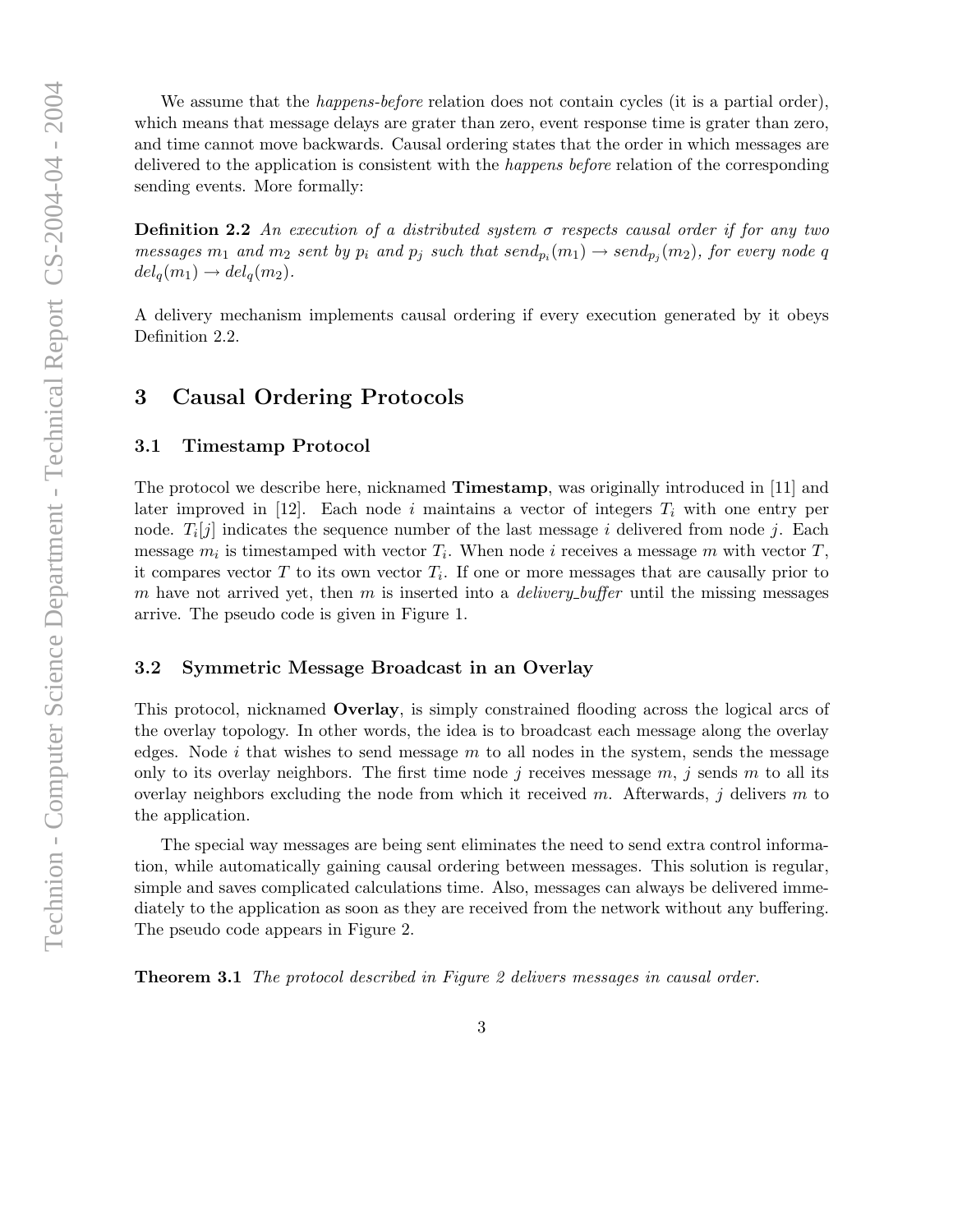#### Notation

each node  $i$  maintains the following:  $\;$ 

 $T_i$  – sequence number array of received messages  $delivery_buffer_i - \text{buffer of messages waiting to be delivered}$  $\textit{delivery\_buffer}_i.insert(m) - \text{insert message m to buffer}$  $\textit{delivery\_buffer}_i.\textit{delete}(m)$  – delete message m from buffer

#### Initialization of node  $i$

 $T_i = [0, 0, 0, \ldots];$  delivery queue<sub>i</sub> := empty;

 $\langle$  At node i  $\rangle$ 

- 1: upon  $\mathbf{receive}(m)$  from node j do
- 2: if (message can be causally delivered $(m, j)$ ) then
- 3: handle\_delivery $(m)$ ;
- 4: check delivery buffer()
- 5: else
- 6: delivery\_buffer<sub>i</sub>.insert $(m)$
- 7: endif;
- 8: done

9: upon  $\mathbf{send}(m)$  from application do

- $10:$  $[i] := T_i[i] + 1;$ 11: attach  $T_i$  to  $m$ ; 12:  $net\_multicast(m)$
- 13: done

#### 14: message\_can\_be\_causally\_delivered $(m, s)$

- 15: if  $\forall k \neq s, m.T[k] \leq T_i[k]$  and  $m.T[s] == T_i[s] + 1$  then
- 16: return true
- 17: else
- 18: return false
- 19: endif

#### 20: handle\_delivery $(m)$

- 21: deliver $(m)$  to application;
- $22:$  $T_i[m-source] := m \nsequence_number$

#### 23: check delivery buffer()

24: scan *delivery* buffer<sub>i</sub> repeatedly

| 25: | for each mesage m in delivery buffer, do                             |
|-----|----------------------------------------------------------------------|
| 26: | if (message can be causally delivered $(m, m \text{.source})$ ) then |
| 27: | handle_delivery $(m)$ ;                                              |
| 28: | $delively_buffer_i.delete(m)$                                        |
| 29: | endif                                                                |
| 30: | done                                                                 |
| 31: | until no message is delivered to the application                     |

#### Figure 1: **Timestamp** protocol – code for node  $p_i$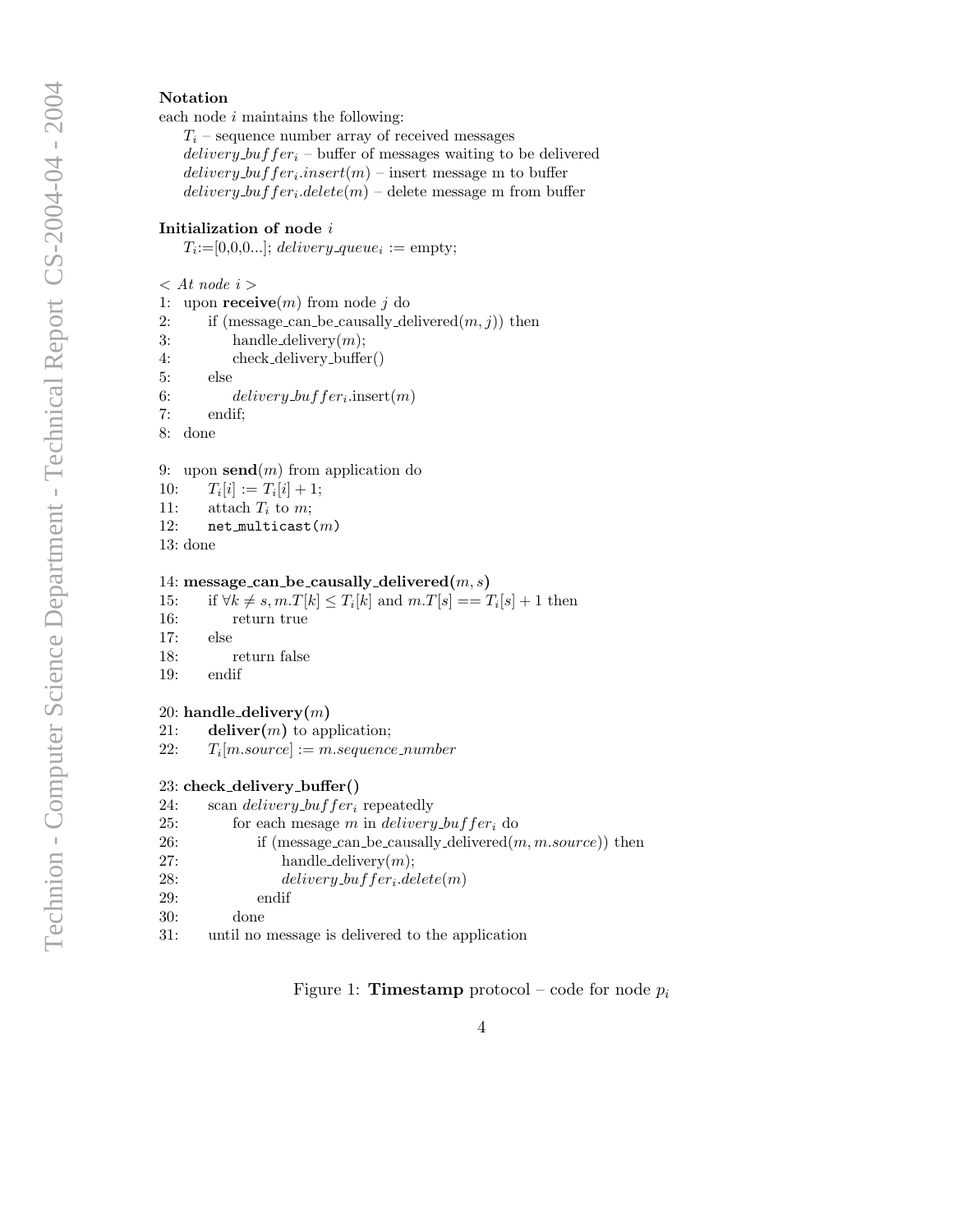#### Notation

each node  $i$  maintains the following:

 $neighbors<sub>i</sub>$  – node i's logical neighbors in the overlay  $S_i$  – sequence number array of received messages

#### Initialization of node i

 $S_i := [0,0,0...]$ ;

 $\langle$  At node i  $\rangle$ 

```
1: upon \mathbf{receive}(m) from node j do
```
2: if  $(S_i[m.source] < m.squence_number)$  then // if we did not get m before 3: deliver $(m)$  to application;

```
4: net_send(m) to every node in neighbors_i \setminus \{j\};
```

```
5: S_i[m-source] := m \textit{sequence_number}
```
6: else 7: delete m

7: endif

8: done

9: upon  $\mathbf{send}(m)$  from application do

 $10:$  $[i] := S_i[i] + 1;$ 

```
11: m.\nsequence_number := S_i[i];
```
10: net\_send $(m)$  to neighbors<sub>i</sub>

```
11: done
```
Figure 2: **Overlay** protocol – code for  $p_i$ 

**Proof:** Assume, by way of contradiction, that there exists an execution  $\sigma$  of the protocol in which some messages are delivered in an order that violates causal ordering. Denote by  $q$  the first process that violates causal ordering in  $\sigma$ . Let  $m_1$  and  $m_2$  be the first two messages that q delivered in an order that violates causal ordering. Denote by  $p_i$  the process that sends  $m_1$ , and  $p_j$  be the process that sends  $m_2$ . Assume, w.l.o.g., that  $send_{p_i}(m_1) \rightarrow send_{p_j}(m_2)$ , but  $del_q(m_2) \rightarrow del_q(m_1)$ . Let q' be one of q's neighbors such that q received  $m_2$  from q' for the first time. According to the protocol, delivery is done in the order messages are received for the first time. So the assumption  $del_q(m_2) \rightarrow del_q(m_1)$  also implies  $recv_q(m_2) \rightarrow recv_q(m_1)$ . According to the assumption that q is the first process that delivered  $m_2$  before  $m_1$ , q' received  $m_1$  for the first time before it received  $m_2$  for the first time. There are two possibilities.

If q' received  $m_1$  for the first time from q then: q sent  $m_1$  and thus delivered  $m_1$  before it received and thus delivered  $m_2$ . More formally,  $del_q(m_1) \rightarrow net\_send_q(m_1, q') \rightarrow$  $recv_{q'}(m_1) \rightarrow recv_{q'}(m_2) \rightarrow net\_send_{q'}(m_2,q) \rightarrow recv_q(m_2) \rightarrow del_q(m_2).$  A contradiction to the assumption that  $del_q(m_2) \rightarrow del_q(m_1)$ .

If q' received  $m_1$  for the first time from  $q'' \neq q$  then: The assumption  $recv_{q'}(m_1) \rightarrow recv_{q'}(m_2)$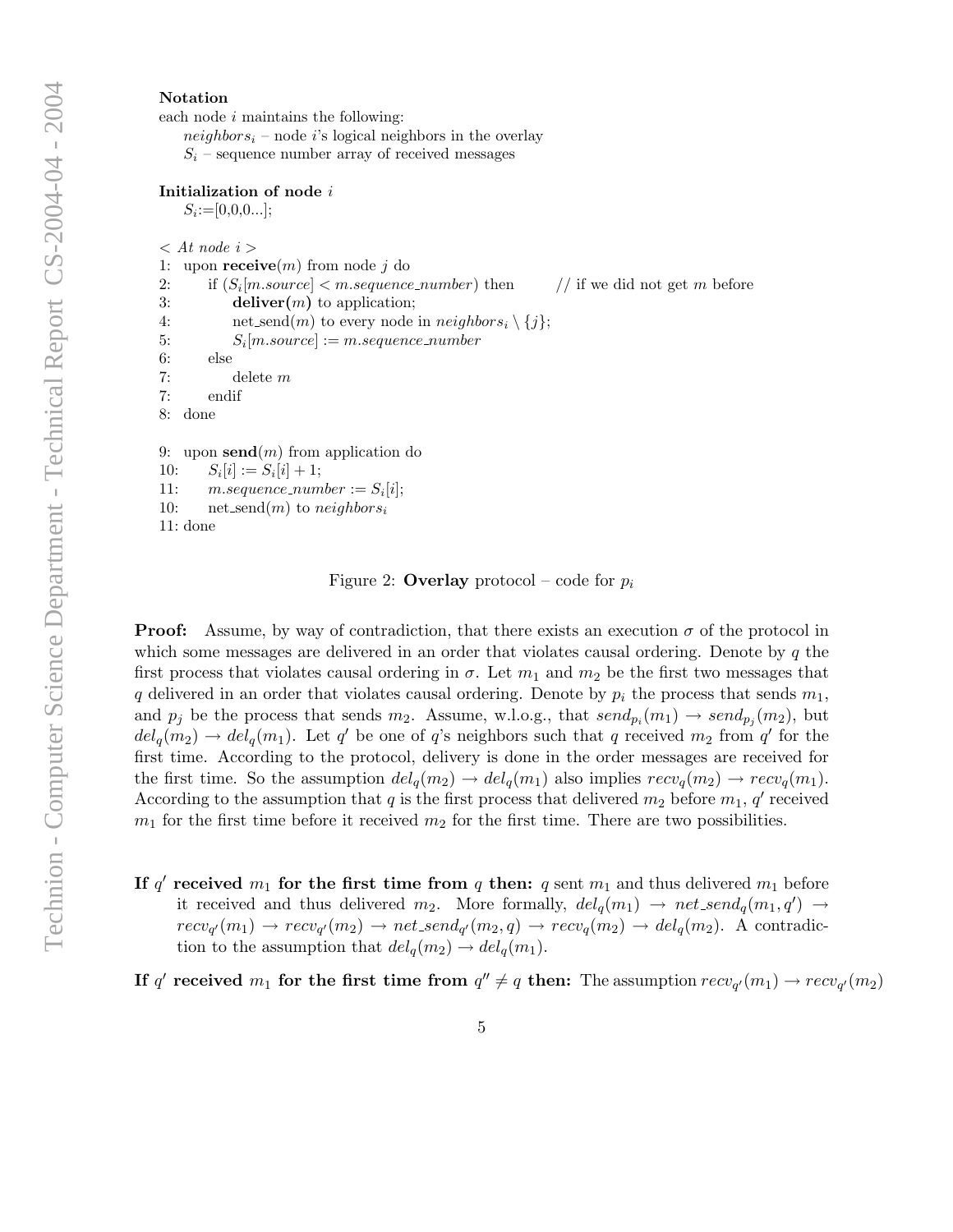| Protocol                                                              | Overlay                                           | Timestamp |
|-----------------------------------------------------------------------|---------------------------------------------------|-----------|
| Number of times message is being sent $\mid O(n \cdot log(n))\rangle$ |                                                   | O(n)      |
| Control information size                                              | none                                              | O(n)      |
| Total bytes sent                                                      | $O(n \cdot \log(n) \cdot d)$ $O(n^2 + n \cdot d)$ |           |

Table 1: Analytical comparison of the causal ordering protocols

leads to net\_send<sub>q'</sub> $(m_1, q) \rightarrow net\_send_{q'}(m_2, q)$ . Because communication lines preserve FIFO,  $recv_q(m_1) \rightarrow recv_q(m_2)$  and thus  $del_q(m_1) \rightarrow del_q(m_2)$  A contradiction to the assumption that  $del_q(m_2) \rightarrow del_q(m_1)$ .

# 4 Analytical Comparison

A comparison of the two causal ordering protocols is presented in Table 1 assuming a hypercube overlay topology. In this comparison, we denote by  $d$  the size of the application data. In **Overlay**, each message is sent up to  $n \cdot \log n$  times (n nodes receive it, and each send it to log n neighbors). No control information is added, so the total traffic generated by this protocol is  $O(n \cdot \log n \cdot d)$ . In the **Timestamp** protocol, each message is timestamped with additional control information of size  $n$ . The message is sent to  $n$  nodes, so the total protocol traffic is  $O(n^2 + n \cdot d)$ . We expect that when the size of application data is small, the **Overlay** protocol will be much better. This is because the overhead of the control information used by the Timestamp protocol will outweigh the redundant messages sent by the Overlay protocol. When the data is large, we expect the opposite to happen, since the vector will be insignificant in comparison to data size. Additionally, the redundant transmissions of Overlay become more expensive, since the transmission cost is proportional to the size of the message. More precisely, theoretically, we would expect **Overlay** to be better roughly when  $d < n/(\log n - 1)$ .

In terms of resiliency to process crash failures, the **Timestamp** protocol can be made to tolerate any number of failures. The number of failures that can be sustained by the Overlay protocol depends on the topology used. With a hypercube topology, it can overcome  $\log n$ failures. If more failures occur, the logical arcs might need to be adjusted to bypass failed nodes. See additional discussion in Section 7.

As a final observation, Overlay has much simpler code. This property typically reduces programmers bugs.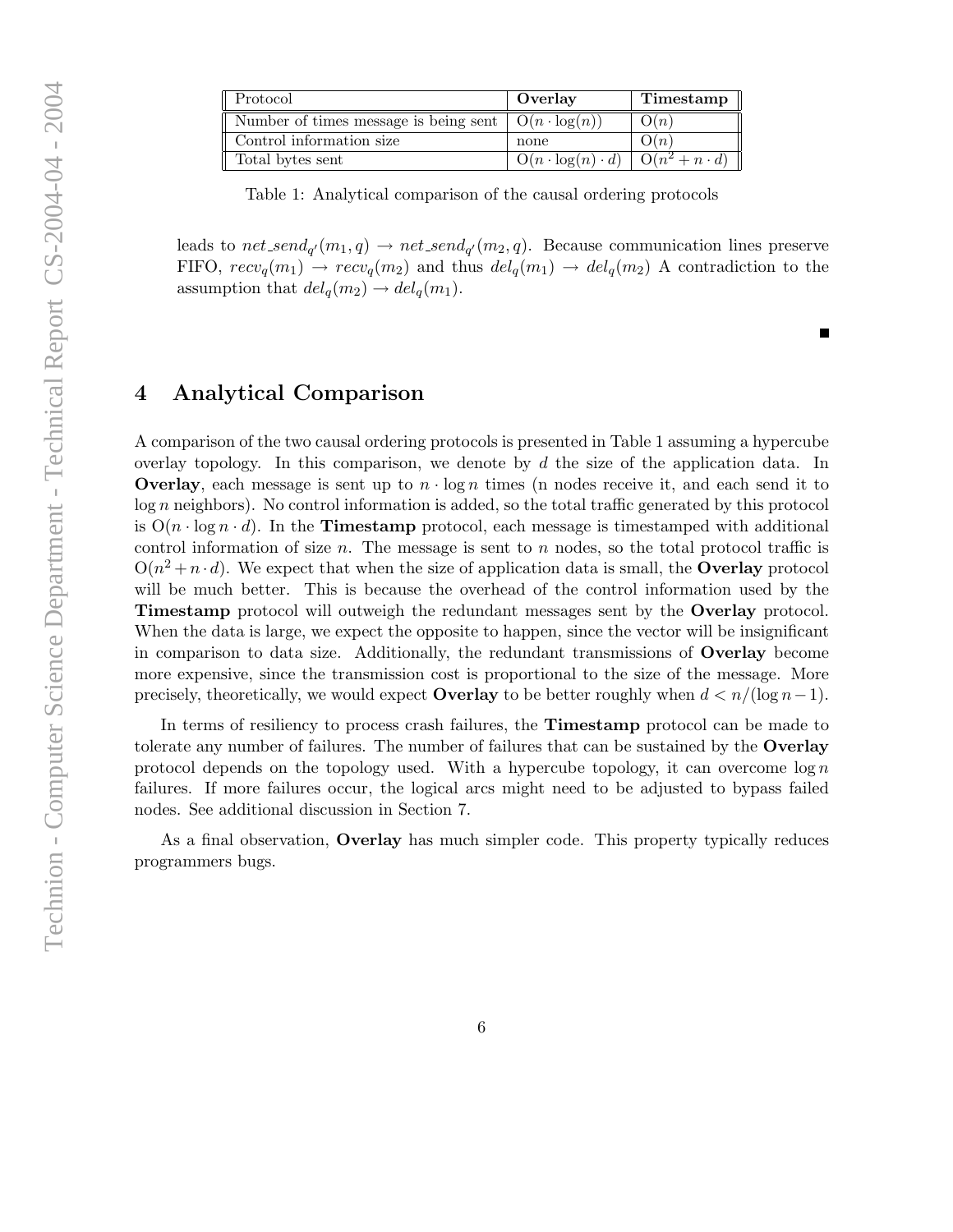# 5 Experimental Performance

### 5.1 Simulation Model

We used the ns [31] simulator to investigate the causal ordering protocols described in Sections 3.1 and 3.2. Our aim is to study the effect of the number of nodes on system performance. We measured the following indices for the two protocols:

- Message delay: Message delay is the time between when a message is sent and its delivery. We measured both the mean message delay and maximum message delay. Each node keeps this information for each message it delivers.
- Node delivery queue size: This is the size of queues of messages that are waiting to be delivered. This impacts the actual memory usage of each protocol, and accounts for part of the message delay. In the Overlay based protocol, a message can be delivered immediately after being received, and thus there are no such queues.
- Network load: Here we measure the average network load, i.e., the average number of messages on all links in the network at any given time, and the maximum queue size, i.e., the maximum number of messages waiting to be sent on any of the links in the system.
- Total number of messages: This measures the total number of messages sent. However, since our simulatur simulates a real IP network, we in fact measure the number of fragments sent. We also presents the total number of bytes sent. Each message (fragment) is counted once for each logical arc it traverses.
- Hop count: This is the total number of physical hops that messages travel through. Each message is counted once at each physical hop that it passes on its way from source to destination. This index shows the overall protocol space requirements on all physical links in the system.

The causal ordering protocols were tested with several random generated network topologies created by the network generator GT-ITM [14] with edge probability varying from 0.01 to 0.04. Each protocol was run multiple times and in each run a different randomly generated topology was used. The results presented are the average on all runs. The links in the simulations were chosen to be duplex 10Mbps in each direction with uniformly distributed delay between 0 to 1 ms. We assumed that the number of senders is 10, and the total number of nodes varied between 100 to 600. The sequence number size was assumed to be 4 bytes, and thus the size of the timestamp vector carried by the **Timestamp** protocol message is  $4 \cdot n$  bytes. Also, the message header size was set to 32 bytes, large enough for most transport protocols [3, 39]. In our experiment, each sender node initiates 10 new messages every 1 milliseconds. We measured the results for three message sizes: 0 bytes, 100 bytes, and 1000 bytes.

In the **Overlay** protocol, the logical hypercube was built according to node id's binary representation. Since the network was generated randomly, the fitness of logical structure to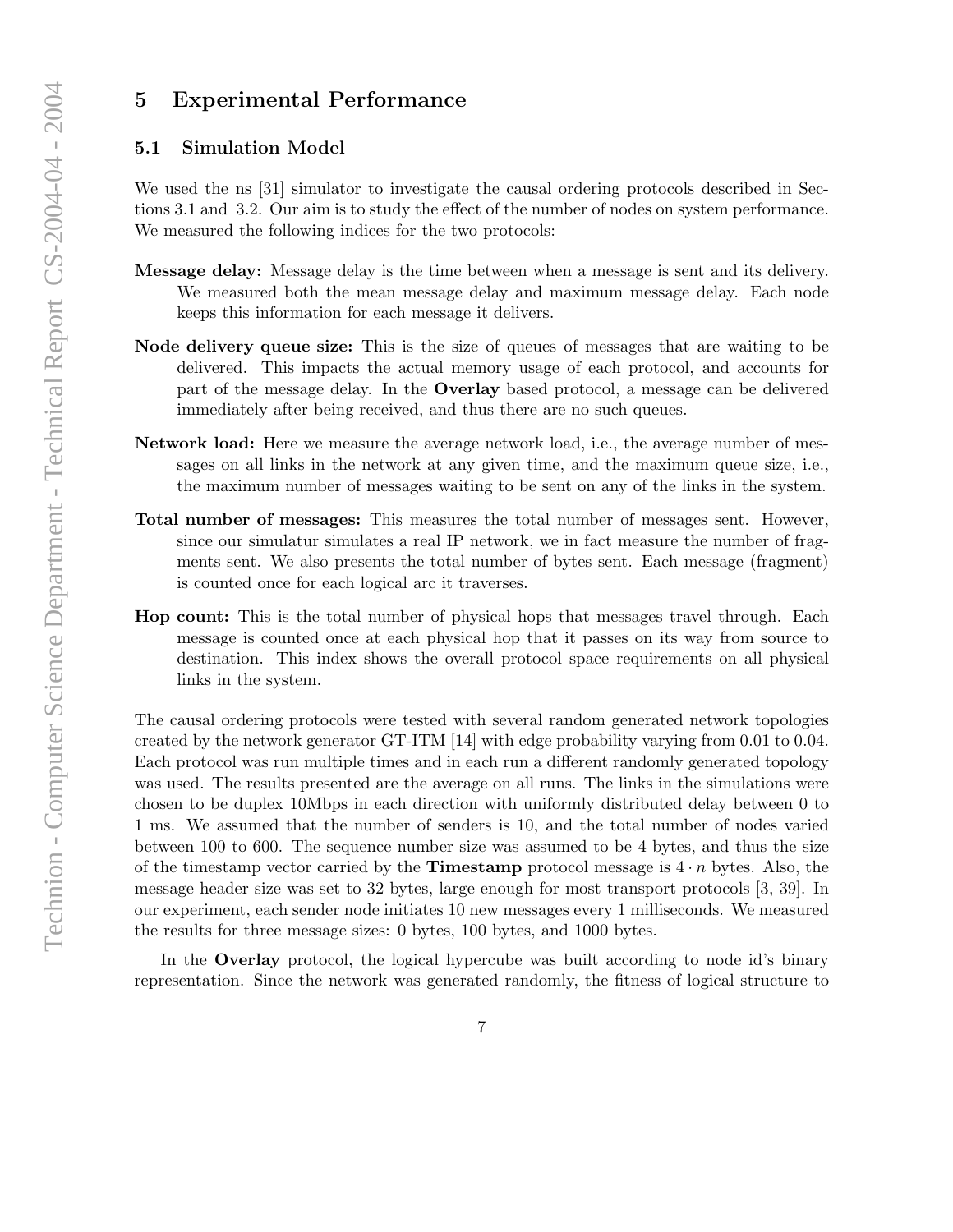

Figure 3: Message delay as a function of system size when data size is 0

the network is random as well. Also, in Overlay, when the number of nodes is not a power of two, we used the construction of incomplete hypercubes described in [19, 30].

### 5.2 Simulation Results

Message delay The mean and maximum message delay from source to destination is reported in Figures 3, 4, and 5. When the data size is 0, the Overlay protocol delivers messages much faster. When data size is 100, the difference between Overlay and Timestamp decreases. Finally, when data size is 1000, Timestamp becomes faster than Overlay. Notice that the message delay of Overlay is more influenced by message data size than Timestamp. As we discussed before, this is because **Overlay** sends each message  $\log n$  times more than Timestamp.

This is echoed when looking at the mean queues at links (Figures 15, 16 and 17) and the mean delivery queues of nodes (Figures 12, 13, 14). In the Timestamp protocol, messages are delayed before delivery so message delay is affected both from the network delay, which largely depends on link queues, and from the delay within the node itself. In the Overlay protocol, messages are not delayed in the nodes before being delivered and thus only link queues affect their latency.

Total number of messages The total number of messages sent and total bytes sent are reported in Figures 6, 7 and 8, while the hop count results are reported in Figures 9, 10 and 11. When looking at the message count and hop count graphs, it appears that the **Timestamp** protocol generates fewer messages. This is because in the Timestamp protocol each message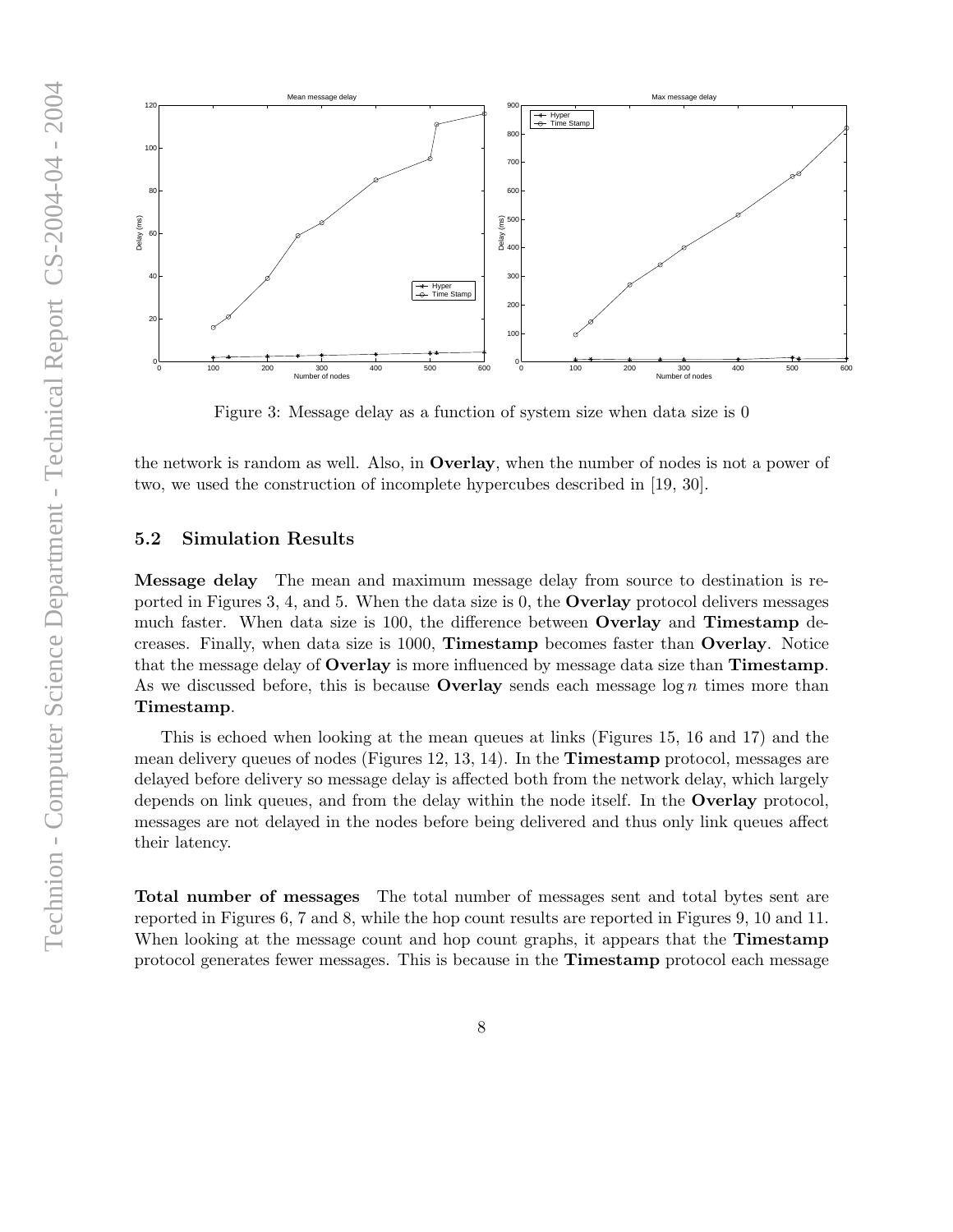

Figure 4: Message delay as a function of system size when data size is 100



Figure 5: Message delay as a function of system size when data size is 1000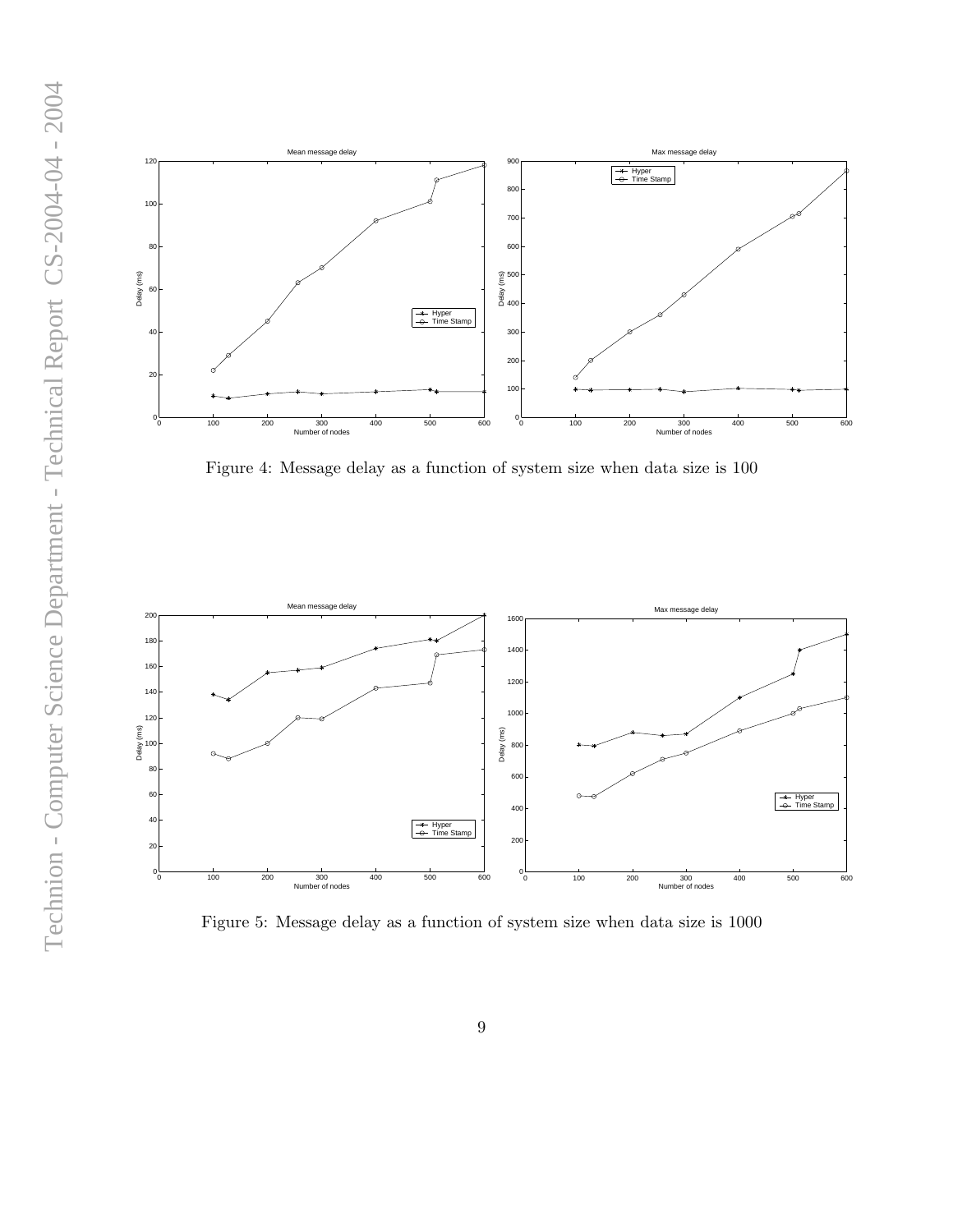



Figure 6: Message count as a function of system size when data size is 0



Figure 7: Message count as a function of system size when data size is 100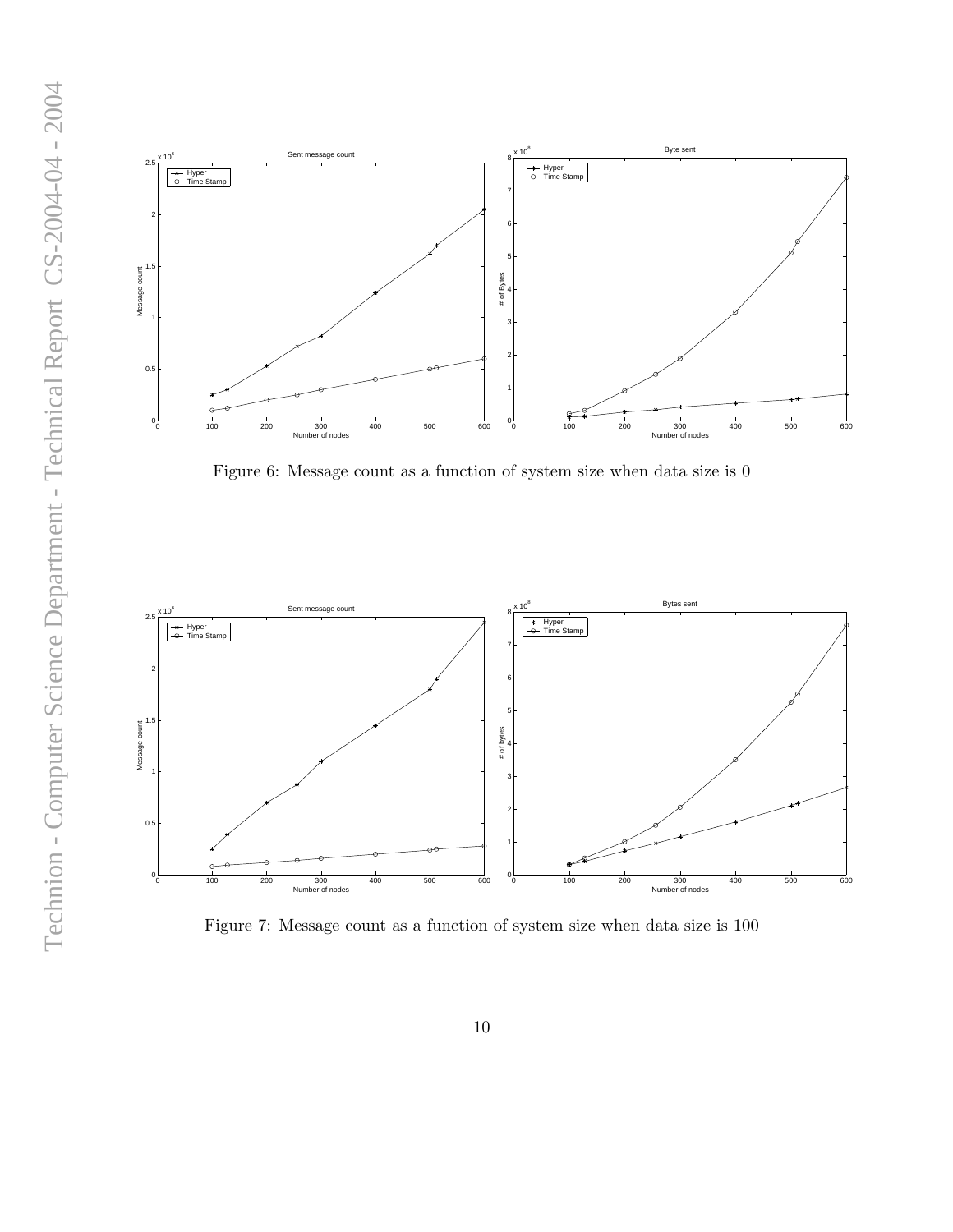

Figure 8: Message count as a function of system size when data size is 1000



Figure 9: Hop count as a function of system size when data size is 0.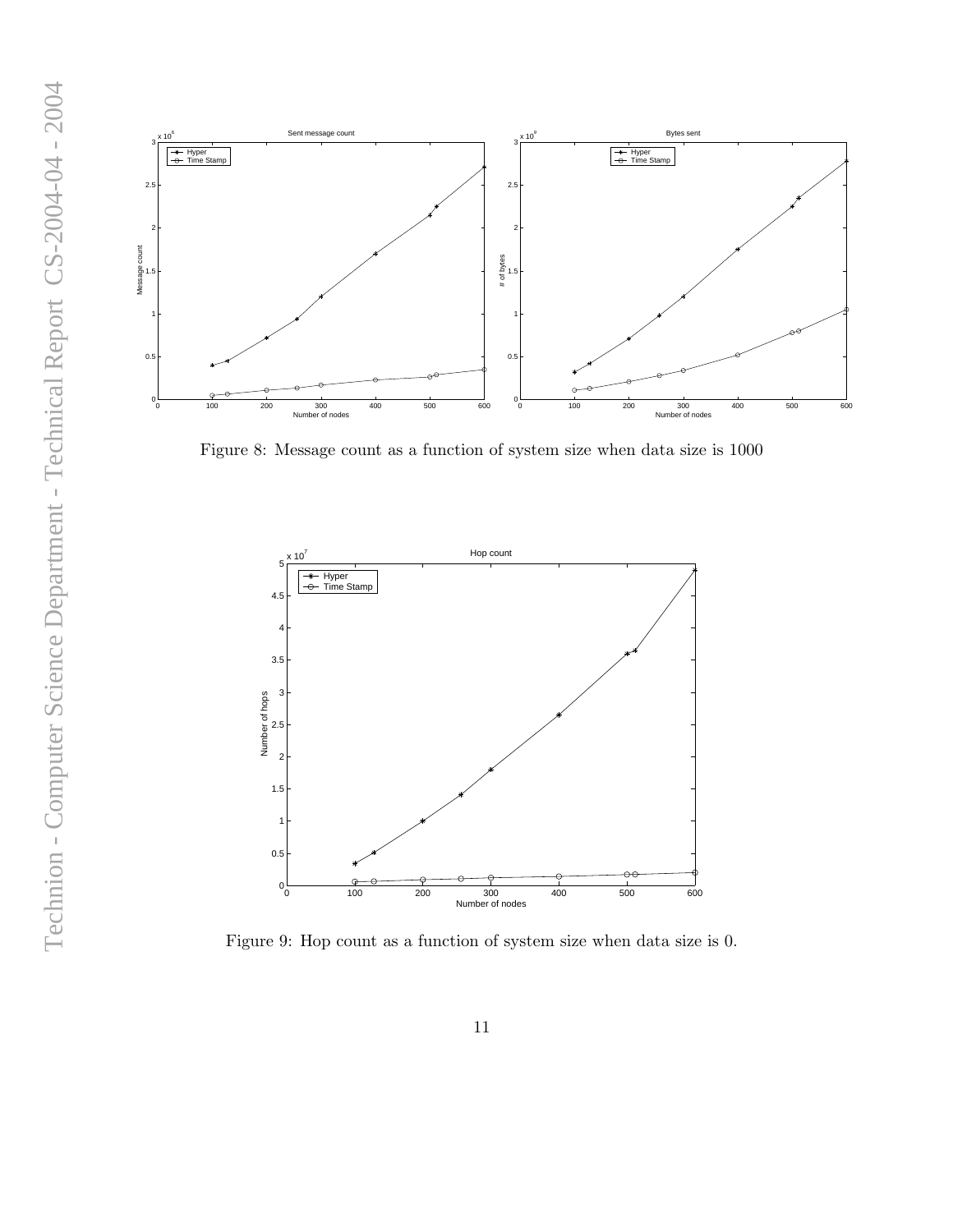

Figure 10: Hop count as a function of system size when data size is 100.



Figure 11: Hop count as a function of system size when data size is 1000.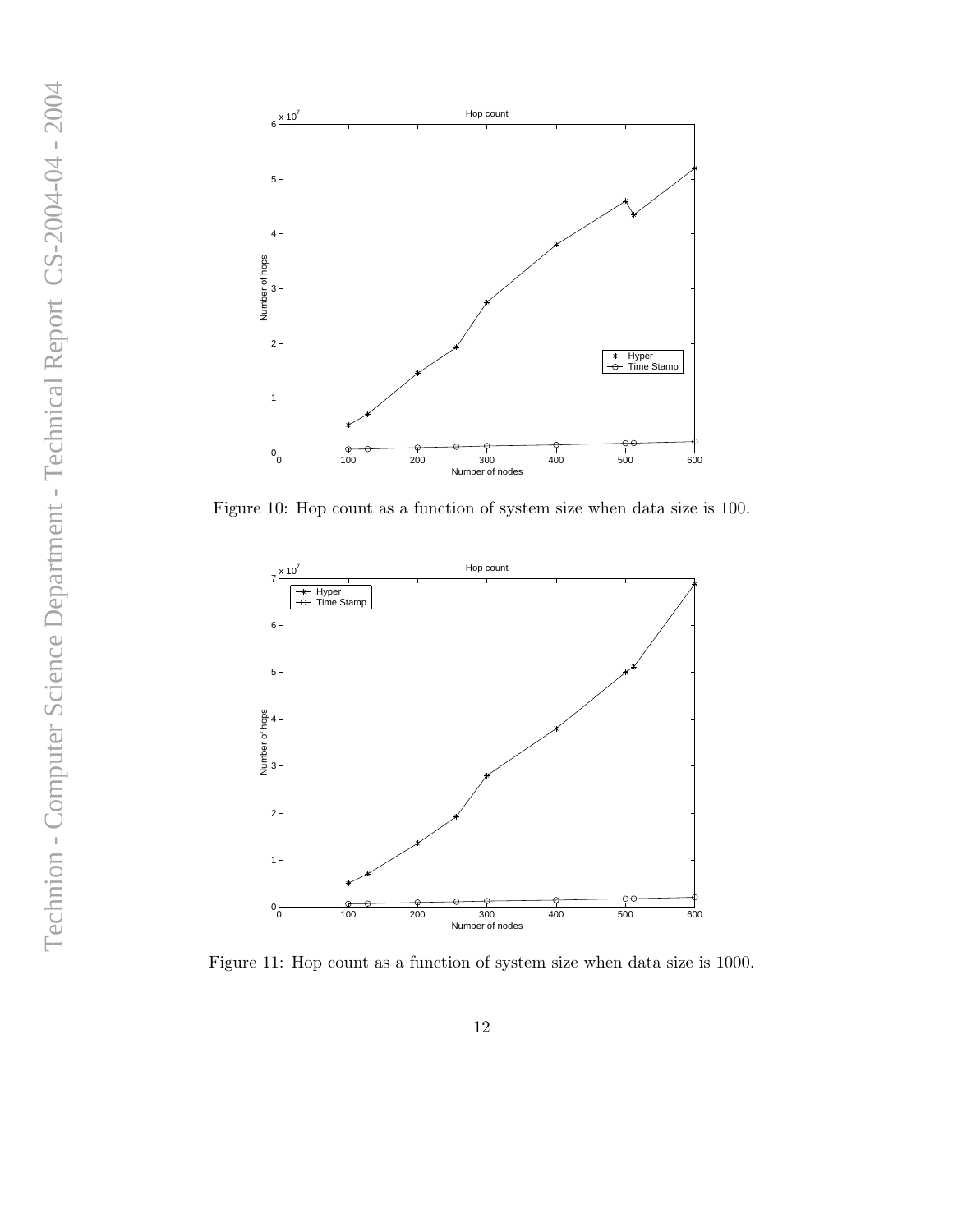

Figure 12: Node message queue size a function of system size when data size is 0

is sent once to all nodes, and thus counted as  $n$  sent messages; In the **Overlay** protocol, each message is sent  $n \cdot logn$  times.

Yet, the real overhead of the protocol is reflected in the bytes sent graphs. As described in section 4, the Overlay protocol uses less control information when the message data size  $d < n/(\log n - 1)$ . This theoretical diagnostic is concluded from the **Overlay** protocol worst case in which each message is sent  $n \cdot \log n$  times and thus uses  $n \cdot \log n \cdot d$  bytes. However, the average case is better and thus Overlay uses fewer bytes even when data size is 100. When data size is 1000, the Overlay protocol sends more bytes than Timestamp as predicted by the formula described above.

Node delivery queue size The maximum and average size of delivery queues is reported in Figures 12, 13, and 14. The Overlay protocol does not delay messages before delivery and thus the message delivery queues are always empty. On the other hand, the **Timestamp** protocol delays messages in the queue until they can be causally delivered. It can be seen that data size has little affect on the maximum queue size and mean queue size; this is because when messages are larger, all messages arrive after proportionally longer time. In particular, we measure the number of message in the delivery queues and not the time they spend in the network. (The latter is reflected in the measurements of message delay.) On the other hand, when the number of nodes increases, the delivery queues become longer, which hurts the scalability of the Timestamp protocol.

Network load The average measured router queue size and the maximum queue size are reported in Figures 15, 16 and 17. When data size is 0, the Timestamp protocol has larger mean queue size because it uses more bytes (Figure 6). In the Overlay protocol, the links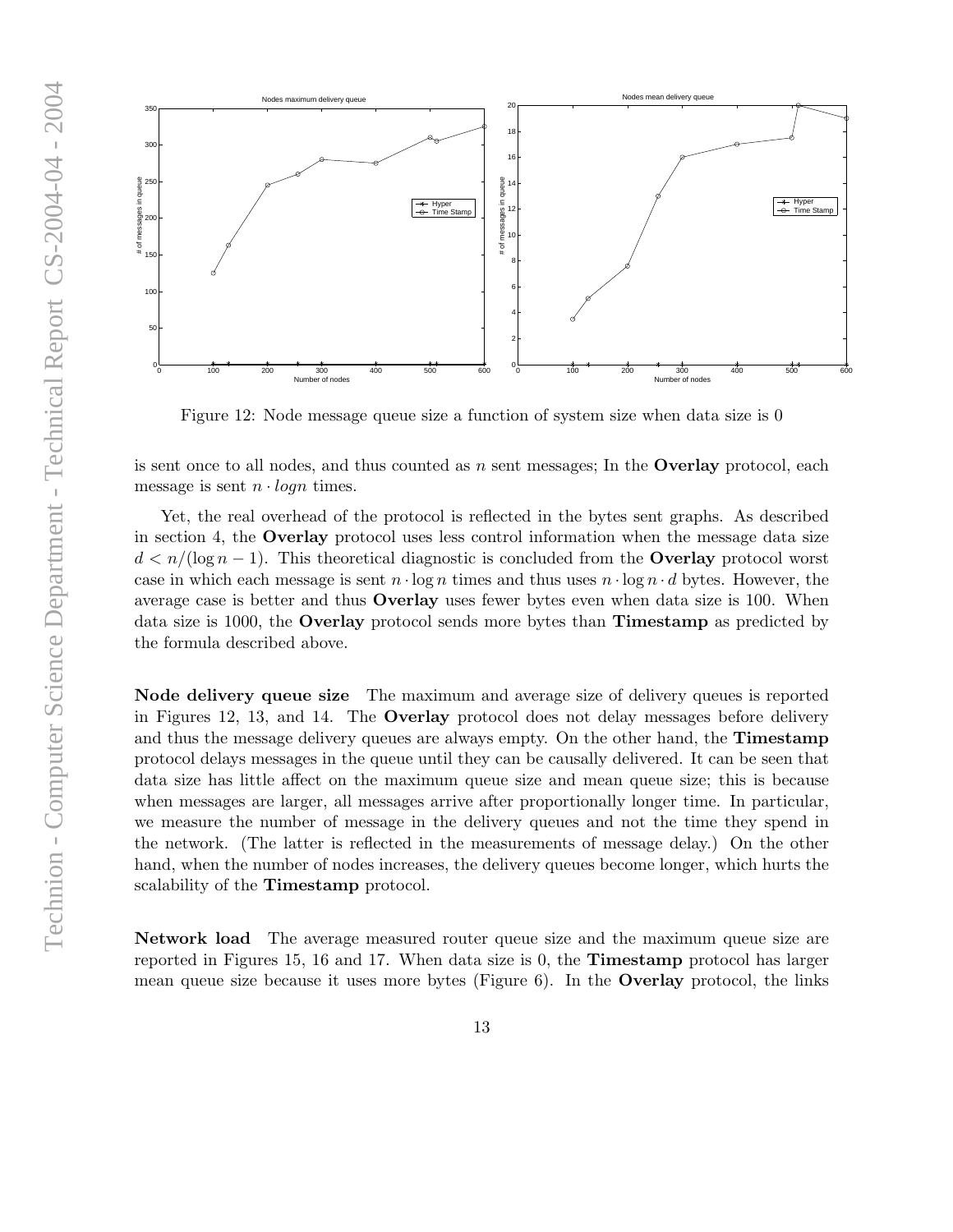

Figure 13: Node message queue size a function of system size when data size is 100



Figure 14: Node message queue size a function of system size when data size is 1000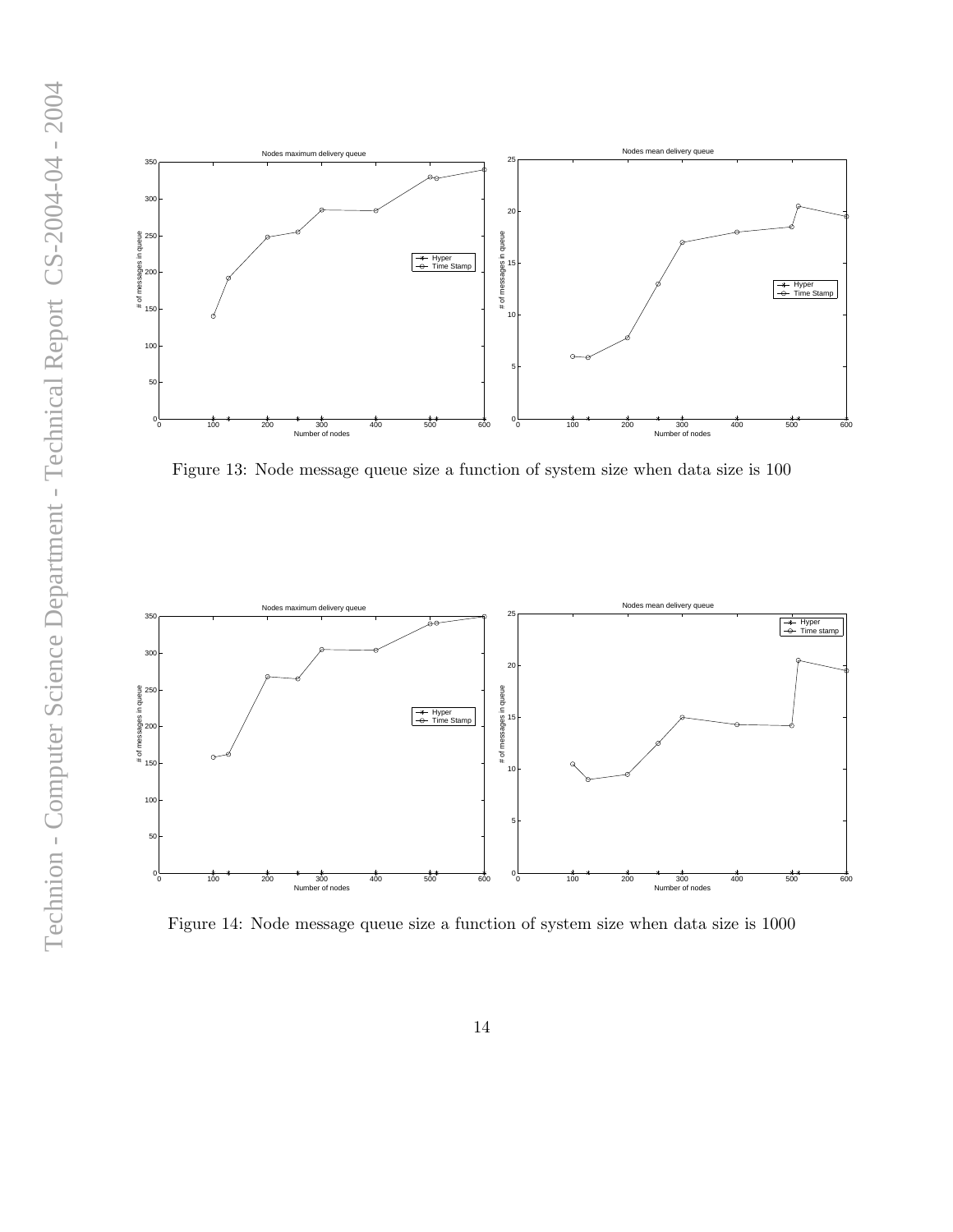

Figure 15: Network load as a function of system size when data size is 0



Figure 16: Network load as a function of system size when data size is 100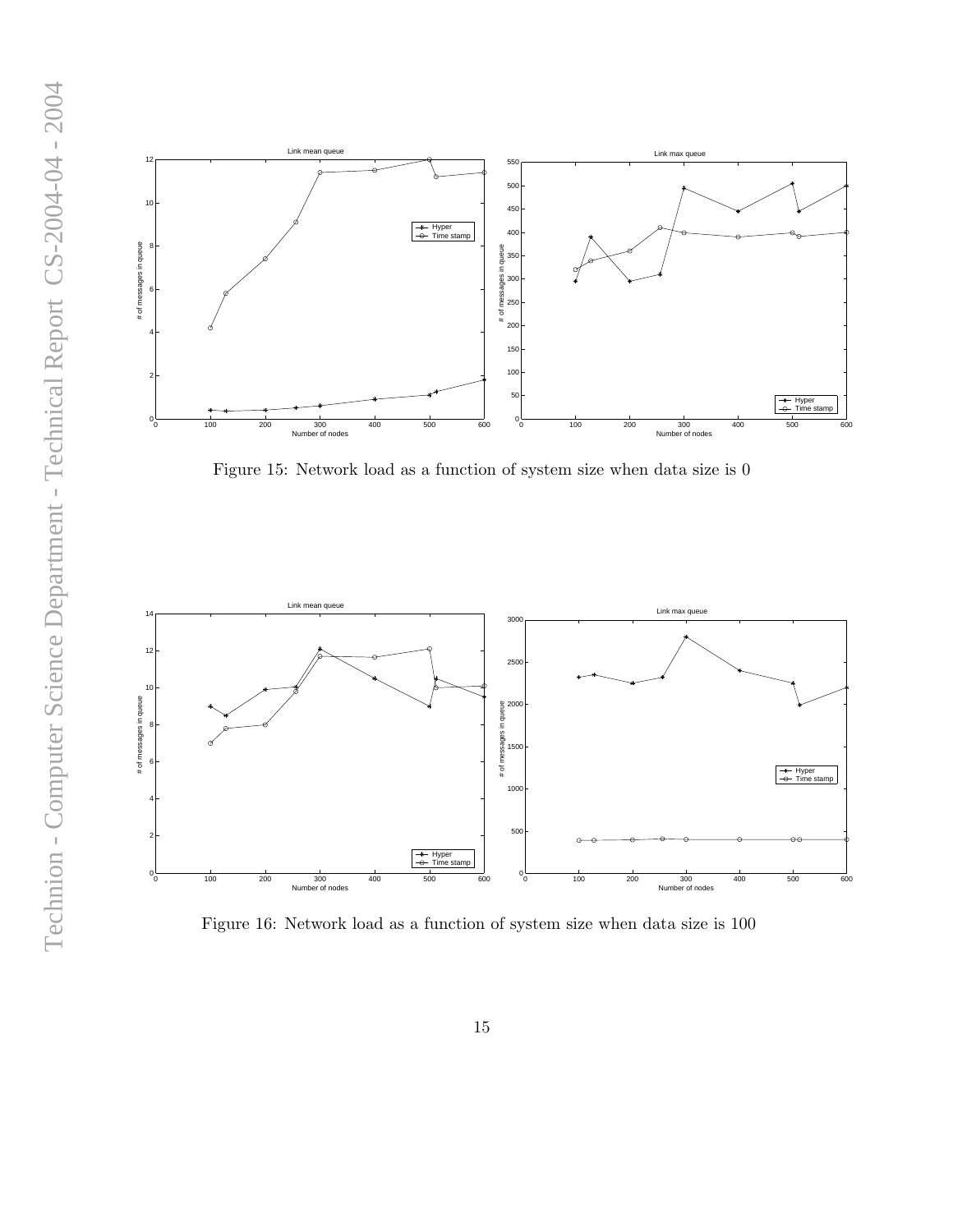

Figure 17: Network load as a function of system size when data size is 1000

that are connected to the senders are loaded for short periods. This is because the senders use point to point messages that load their links when they send messages to all their neighbors at once. After the messages pass the first links, they spread in the network. The result is high maximum queue size and low mean queue size. When data size increases, the **Overlay** protocol mean and maximum queues increase in comparison to the Timestamp protocol. It reflects the increase in the amount of data sent (Figures 7 and 8).

## 6 Related Work

The first algorithm for causal ordering, initially implemented on ISIS, piggybacks unstable messages on each new message. While this algorithm does not include control information, it incurs the overhead of resending each message. When optimized, this protocol reduces to constrained flooding over a flat clique architecture. In a flat architecture, each message is sent  $O(n^2)$  times, which is why it is less scalable than using the hypercube topology.

The timestamp algorithm we described here appeared first in [11]. That algorithm was later extended to support point-to-point messages (and multicasts to proper subsets of the nodes) in [36] by using matrix timestamps. The problem with this extension is that it piggybacks  $O(n^2)$  control information on each message. More recent works, like [5, 25, 33], reduce the typical control overhead by sending only the ids of the last unstable message from each process that the new message depends on. However, in the worst case, the control information overhead is still  $O(n^2)$ .

Another approach for scalable causal ordering is to construct hierarchies, as proposed in [2, 8, 35]. The work of [35] is based on dividing the problem into physical domains, where in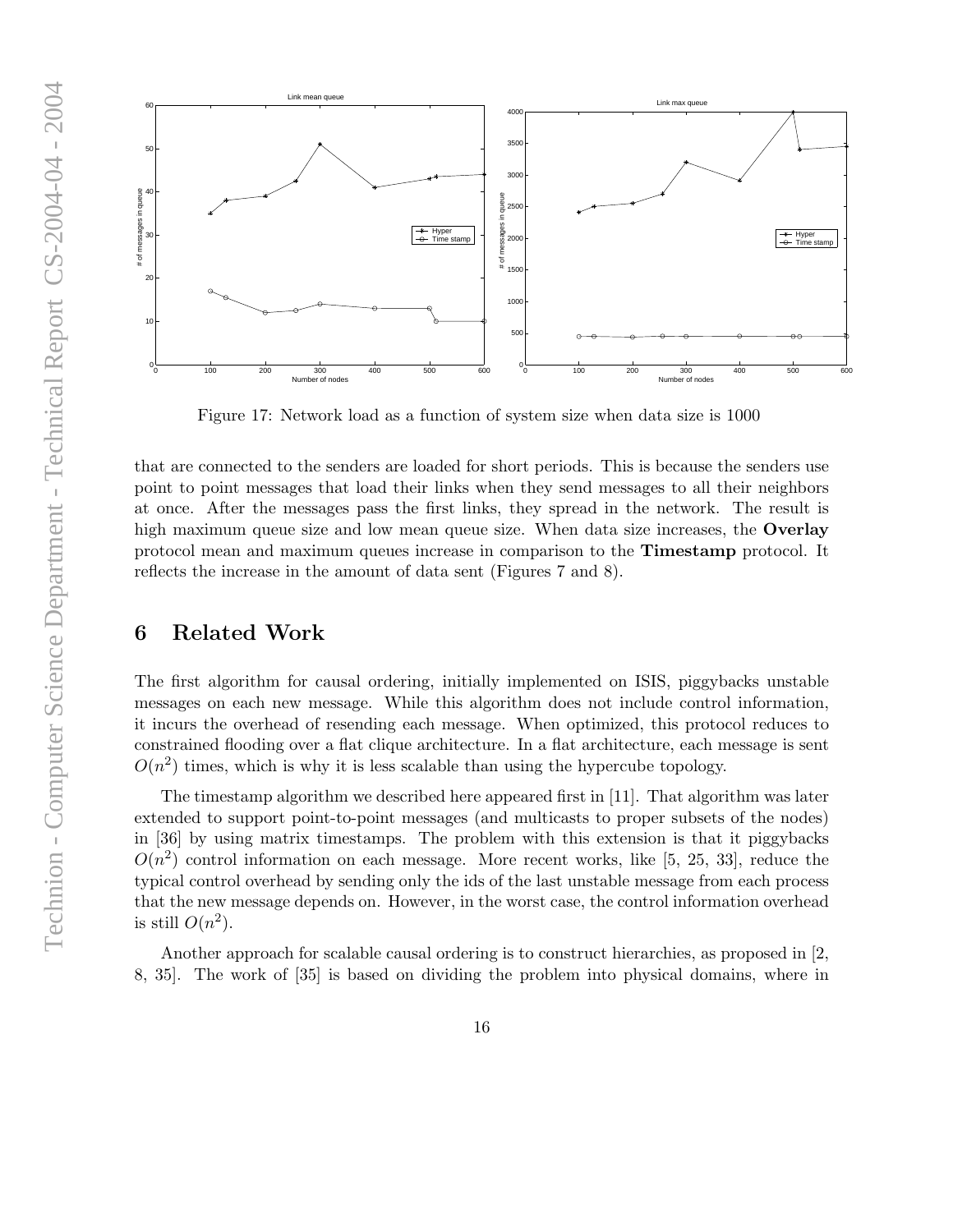each domain the gateway acts as a causal separator and is responsible for forwarding messages correctly to other domains. On the other hand, the hierarchy in  $[2, 8]$  need not match a specific physical topology, and group communication technology is used to maintain local groups and reliably elect their representative in the higher levels of the hierarchy.

Hypercubes were originally proposed as an efficient interconnect for massively parallel processors (MPP) [23, 26]. A great body of research has been done in solving parallel problems on hypercubes, as described in [23, 26]. In particular, much work has been done in the area of routing, one-to-all and all-to-all communication and gossiping in hypercubes [9, 15, 16, 17, 24, 37].

The idea of using logical hypercube topologies for reliable multicast was explored in our work on stability detection [19], and in the HyperCast toolkit [27]. The HyperCast work does not address causal ordering. Also, with the HyperCast protocol, some nodes in an incomplete hypercube have smaller degree than others, which reduces its fault-tolerance. For example, when the hypercube has  $2^n + 1$  nodes, one of the nodes has only a single neighbor according to HyperCast. In contrast, our construction guarantees that even for incomplete hypercubes, the degree of each node and the number of node independent paths between each pair of nodes is roughly  $log(n)$  [19, 30].

Recently, there have been several bodies of work on generating an approximation of hypercube topologies in a fully distributed manner, and providing efficient routing and lookup services in these overlay networks [29, 32, 38, 42]. These mechanisms can be used, for example, as an infrastructure for large scale publish/subscribe systems. They are very scalable and adaptable, but providing causal ordering more efficiently than total ordering in these frameworks is still an open issue.

# 7 Conclusions

In this paper, we have formally proved that constrained flooding along the arcs of a deterministic logical topology preserves causal ordering at no additional cost. We have also analyzed the performance of this approach when implemented over a hypercube topology, and compared it to the standard vector timestamp based implementation of causal ordering. The results indicate that such a scheme is much more scalable for small messages, as is typical in many control applications, notification systems, and stock quotes. However, as expected, when the messages become large, the timestamp protocol performs better, since the size of messages becomes more significant than the amount of control information, which grows linearly with the number of nodes in that protocol.

An important issue that we have not addressed in this paper is how to handle dynamic changes in the system. As a proof of concept, we have recently implemented a prototype of this scheme in the Ensemble group communication toolkit [22]. That implementation enjoys the benefits of a group membership service, and relies on four simplifying assumptions that Ensemble satisfies due to its strong virtual synchrony model [20], but at a cost. First, when a network router dies, either the network recovers in a timely manner, or Ensemble will partition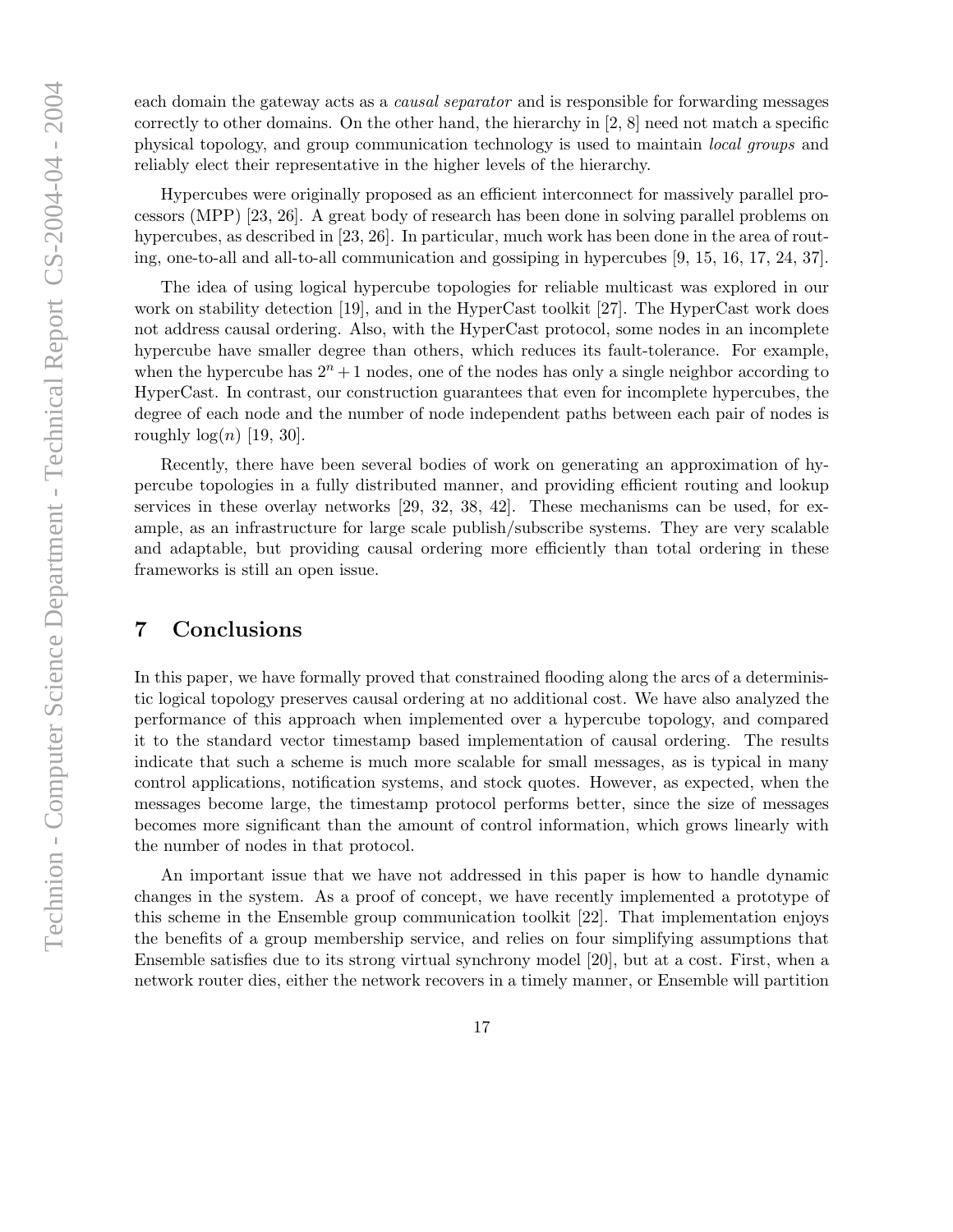the group, after which causal ordering need only be maintained within each partition. Second, when a node dies, Ensemble eventually detects the failure and installs a new view from which that node is excluded. (As discussed in Section 4, the protocol runs well without configuration changes as long as fewer than  $\log n$  nodes fail. This allows setting a long failure detection timeout for Ensemble.) Third, at any given time, all nodes agree on the membership, which has the benefit that each node can compute its neighbors accurately. Fourth, messages do not cross view boundaries, which imposes the restriction that the application cannot send new messages during view changes [20]. The latter assumption is necessary for our correctness proof to hold. Clearly, the third and fourth guarantees above are costly to implement, and might hinder the scalability of the system beyond a few hundred nodes, or even dozens of nodes over a WAN. Therefore, generalizing the algorithm to overcome dynamic changes directly is an important open problem.

# References

- [1] The JavaGroups Project. http://www.javagroups.com.
- [2] N. Adly and M. Nagi. Maintaining Causal Order in Large Scale Distributed Systems Using a Logical Hierarchy. In Proc. of the 12th IASTED International Conference on Applied Informatics, pages 214–219, February 1995.
- [3] R. Ahuja, S. Keshav, and H Saran. Design, Implementation, and Performance of a Native Mode ATM Transport Layer. IEEE/ACM Transactions on Networking, 4(4):502–515, August 1996.
- [4] S. Alagar and S. Venkatesan. An Optimal Algorithm for Distributed Snapshots with Causal Message Ordering. Information Processing Letters, 50:311–316, 1994.
- [5] Y. Amir, D. Dolev, S. Kramer, and D. Malki. Transis: A Communication Sub-System for High Availability. In Proc. of the 22nd Annual International Symposium on Fault-Tolerant Computing, pages 76–84, July 1992.
- [6] Y. Amir, L. E. Moser, P. M. Melliar-Smith, D.A. Agarwal, and P. Ciarfella. Fast Message Ordering and Membership Using a Logical Token-Passing Ring. In Proc. of the 13th International Conference on Distributed Computing Systems, pages 551–560, May 1993.
- [7] Y. Amir and J. Stanton. The Spread Wide Area Group Communication System. Technical Report CNDS-98-2, The Center for Networking and Distributed Systems, Computer Science Department, John Hopkins University, 1998.
- [8] R. Baldoni, R. Beraldi, R. Friedman, and R. van Renesse. The Hierarchical Daisy Architecture for Causal Delivery. Distributed Systems Engineering Journal, 6:71–81, 1999.
- [9] O. Baudon, G. Fertin, and I. Havel. Routing Permutations and 2-1 Routing Requests in the Hypercube. Discrete Applied Mathematics, 113(1):43–58, 2000.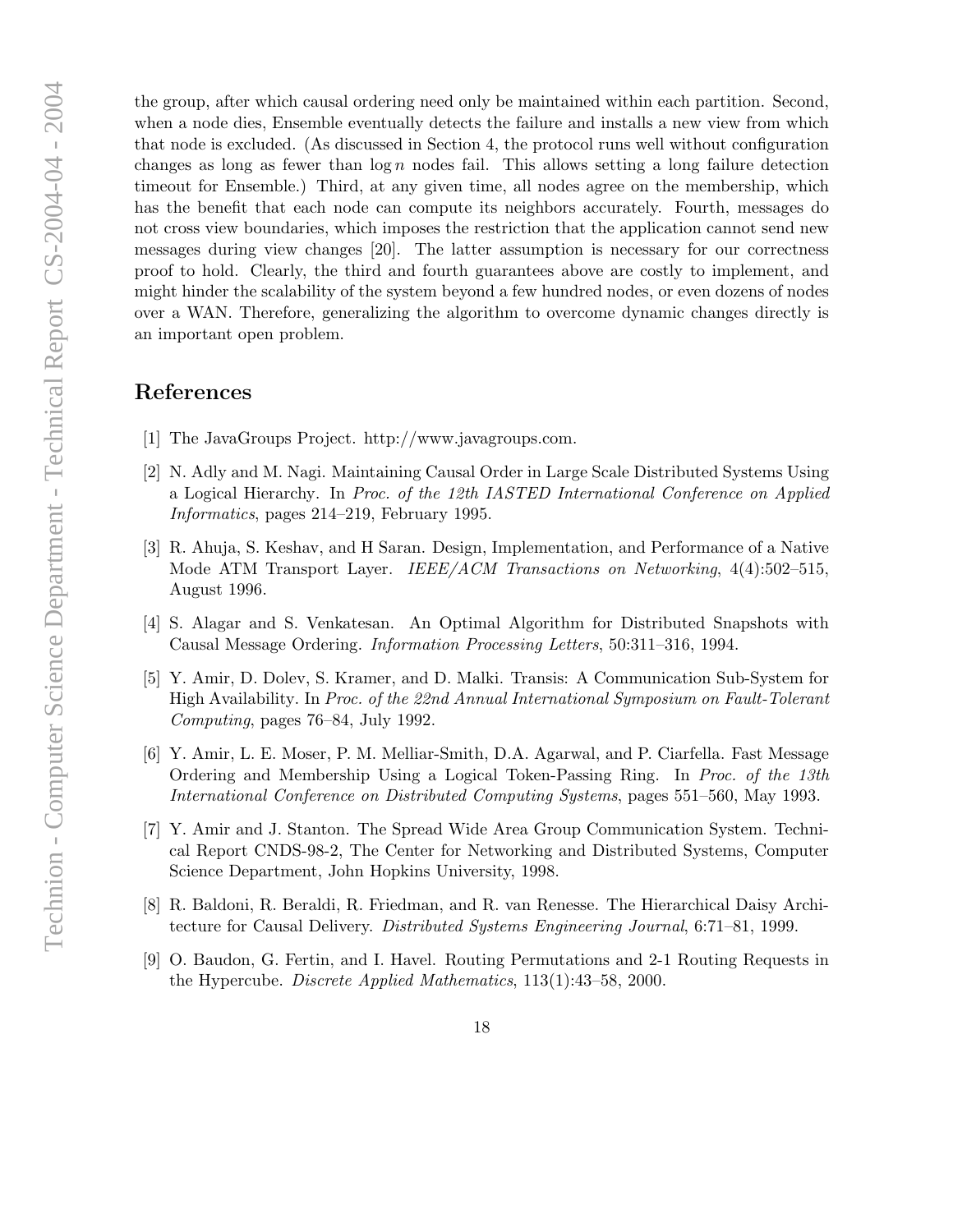- Technion Computer Science Department Technical Report CS-2004-04 2004 Technion - Computer Science Department - Technical Report CS-2004-04 - 2004
- [10] K. Birman, M. Hayden, O. Ozkasap, Z. Xiao, M. Budiu, , and Y. Minsky. Bimodal Multicast. ACM Transactions on Computer Systems, 17(2):41–88, May 1999.
- [11] K. Birman and T. Joseph. Reliable Communication in the Presence of Failures. ACM Transactions on Computer Systems, 5(1):47–76, February 1987.
- [12] K. Birman, A. Schiper, and P. Stephenson. Lightweight Causal and Atomic Group Multicast. ACM Transactions on Computer Systems, 9(3):272–314, August 1991.
- [13] K. P. Birman. Building Secure and Reliable Network Applications. Manning Publishing Company and Prentice Hall, December 1996.
- [14] K. Calvert and E. Zegura. GT-ITM Random Network Generator. http://www.cc.gatech.edu/projects/gtitm.
- [15] B.S. Chlebus, K. Diks, and A. Pelc. Optimal Broadcasting in Faulty Hypercubes. In Proceedings of 21st Annual International Symposium on Fault-Tolerant Computing, pages 266–273, Montreal, Canada, June 1991.
- [16] B.S. Chlebus, K. Diks, and A. Pelc. Fast Gossiping with Short Unreliable Messages. Discrete Applied Mathematics, 53:15–24, 1994.
- [17] R. Feldmann, J. Hromkovic, S. Madhavapeddy, B. Monien, and P. Mysliwietz. Optimal Algorithms for Dissemination of Information in Generalized Communication Networks. In Proceedings of Parallel Architectures and Languages Europe, pages 115–130. Springer, 1992. Lecture Notes in Computer Science, 605.
- [18] M. Fischer, N. Lynch, and M. Patterson. Impossibility of Distributed Consensus with One Faulty Process. Journal of the ACM, 32(2):374–382, April 1985.
- [19] R. Friedman, S. Manor, and K. Guo. Scalable Hypercube Based Stability Detection. IEEE Transactions on Parallel and Distributed Systems, 13(8), August 2002.
- [20] R. Friedman and R. van Renesse. Strong and Weak Virtual Synchrony in Horus. In Proc. of the 15th Symposium on Reliable Distributed Systems, pages 140–149, October 1996.
- [21] K. Guo. Scalable Message Stability Detection Protocols. PhD thesis, Department of Computer Science, Cornell University, 1998.
- [22] M. Hayden. The Ensemble System. Technical Report TR98-1662, Department of Computer Science, Cornell University, January 1998.
- [23] J. Jaja. An Introduction to Parallel Algorithms. Addison-Wesley, 1992.
- [24] D.W. Krumme. Fast Gossiping for the Hypercube. SIAM Journal on Computing, 21(2):365–380, April 1992.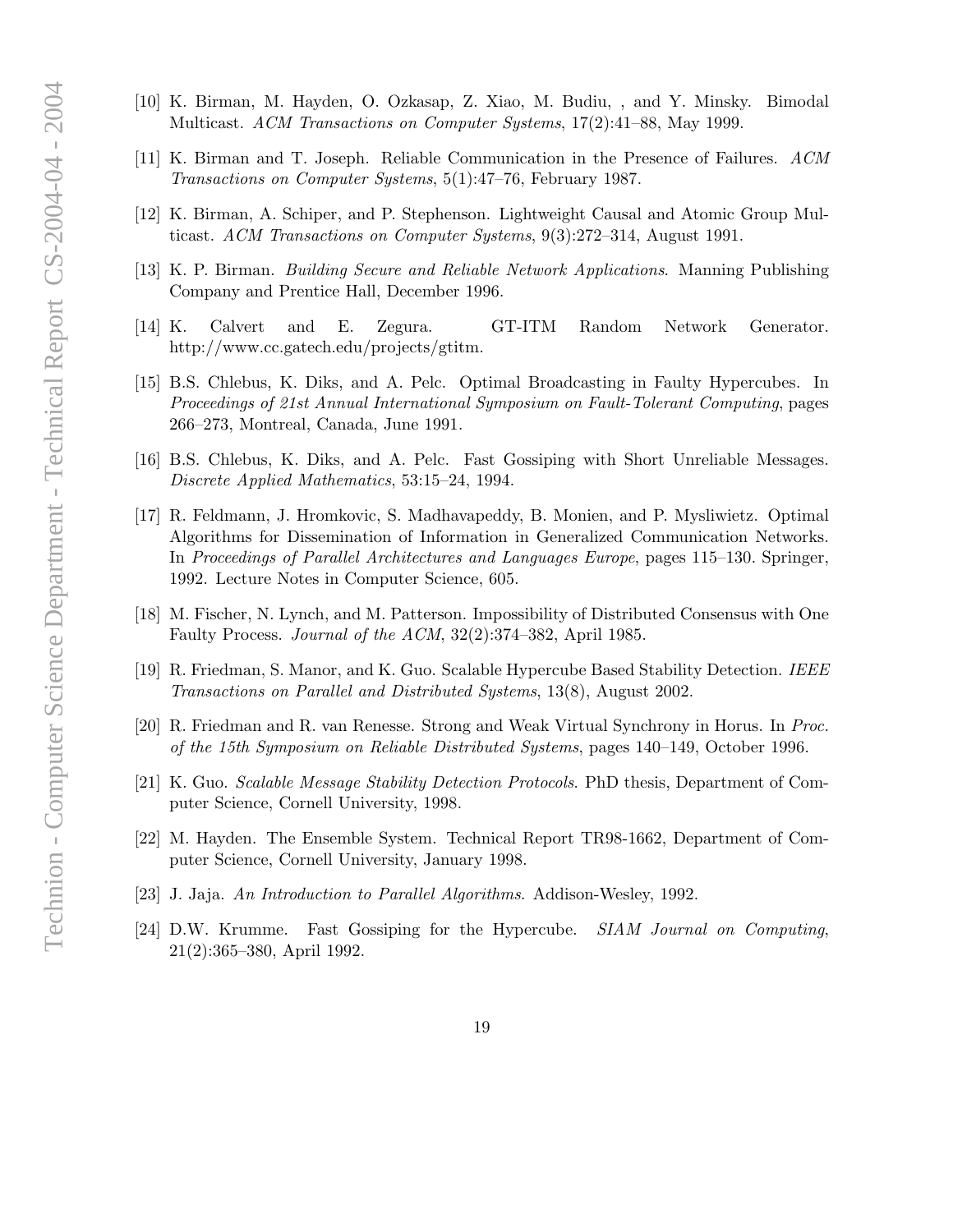- [25] A. D. Kshemkalyani and M. Singhal. Necessary and Sufficient Conditions on Information for Causal Message Ordering and Their Optimal Implementation. Technical Report 29.2040, IBM Corporation, July 1995.
- [26] F. T. Leighton. Introduction to Parallel Algorithms and Architectures. Kaufmann, 1992.
- [27] J. Liebeherr and T.K. Beam. HyperCast: A Protocol for Maintaining Multicast Group Members in a Logical Hypercube Topology. In Proceedings of 1st International Workshop on Networked Group Communication (NGC '99), pages 72–89. Springer, July 1999. Lecture Notes in Computer Science, 1736.
- [28] M.-J. Lin, K. Marzullo, and S. Masini. Gossip versus Deterministically Constrained Flooding on Small Networks. In  $Proc14th International Conference$  on Distributed Computing 2000, pages 253–267, October 2000.
- [29] D. Malkhi, M. Naor, and D. Ratajczak. Viceroy: A Scalable and Dynamic Emulation of the Butterfly. In Proc. of the 21st ACM Symposium on Principles of Distributed Computing, August 2002.
- [30] S. Manor. Scalable Multicast in a Logical Hypercube. Master's thesis, Department of Computer Science, Technion – Israel Institute of Technology, August 1999.
- [31] S. McCanne and S. Floyd. NS (Network Simulator) Home Page. http://wwwnrg.ee.lbl.gov/ns.
- [32] C. Plaxton, R. Rajaram, and A. Richa. Accessing Nearby Copies of Replicated Objects in a Distributed Environment. In Proceedings of the 9th Annual ACM Symposium on Parallel Algorithms and Architectures, pages 311–320, June 1997.
- [33] R. Prakash, M. Raynal, and M. Singhal. An Efficient Causal Ordering Algorithm for Mobile Computing Environment. Journal of Parallel and Distributed Computing, 41(2), March 1997.
- [34] M. Raynal, A. Schiper, and S. Toueg. The Causal Ordering Abstraction and a Simple Way to Implement It. Information Processing Letters, 39:343–350, 1991.
- [35] L. Rodrigues and P. Verissimo. Causal Separators and Topological Timestamping: an Approach to Support Causal Multicast in Large-Scale Systems. In Proc. of the 15th International Conference on Distributed Computing Systems, May 1995.
- [36] R. Schwarz and F. Mattern. Detecting Causal Relations in Distributed Computing: in Search of the Holy Grail. Distributed Computing, 7(3):149–174, 1994.
- [37] D.S. Scott. Efficient All-to-All Communication Patterns in Hypercube and Mesh Topologies. In Proceedings of 6th Distributed Memory Concurrent Computers Conference, pages 398–403, 1991.